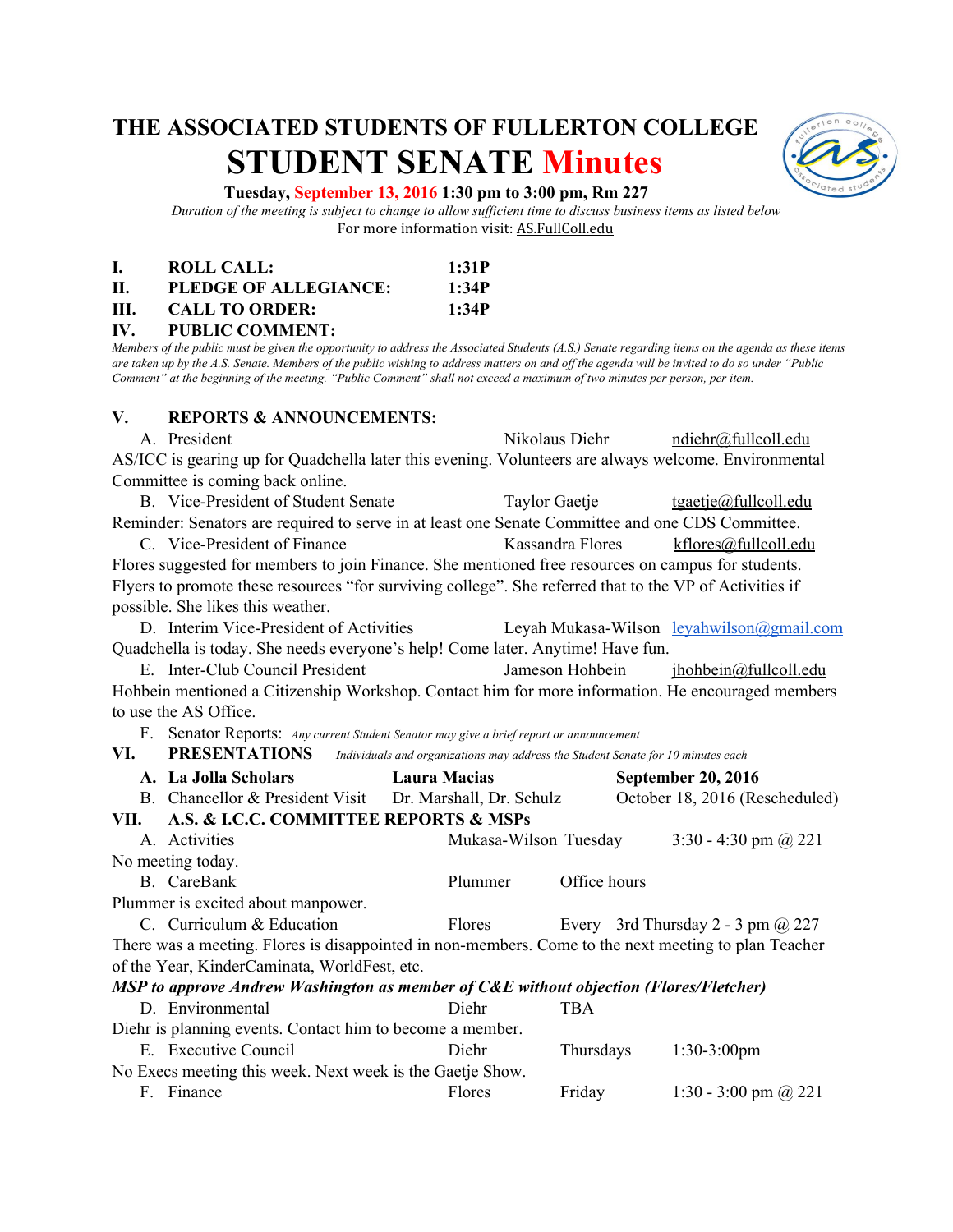*MSP to approve Andrew Washington, Camille Serrano, Thu Nguyen, and Annaliese Tusken as members of Finance (Flores/Plummer) without objection*

*MSP to create a task force that is in charge of contracts with businesses for A.S. Benefits (Flores/Gaetje) without objection* There was some clarification about A.S. Benefits and how to contract them to provide discounts to FC students. Join the task force, change the lives of students everywhere, get discounts for FC students, etc.

G. InterClub Council Hohbein Mondays 1:303:00pm @227 *MSP to approve the proposed Facebook page as the Official ICC FB page (Hohbein/Fletcher) without objection MSP to approve the official ICC logo (Hohbein/Gatpandan) without objection*

*MSP to approve the ICC Ad-hoc Judicial Committee to handle club constitutions approvals and reviews (Hohbein/Fletcher) without objection*

*MSP to approve the FC TV Constitution subject to final revision (Hohbein/Fletcher) without objection*

H. Judicial S. Dotterman Tuesday 12:00 1:00 pm @ 227

The Dotteri are serving in a CDS Committee at the moment.

I. Research, Planning, & Resolutions Gaetje Thursday  $11:00a-12:00p$   $\omega$  221 Changes on campus go through RPR, which go up to the President's Advisory Council. Join Gaetje to be the change that you want to see! Meeting time(s) are subject to change. Contact Gaetje.

J. A.S. Benefits Task Force Flores TBA

Contact Flores if you are interested in honing your sales and interpersonal skills.

## **VIII. UNFINISHED BUSINESS**

- **A. Approval of Minutes**
	- **a. 9.6.2016 (attached)**

## *MSP to approve the Minutes from 9.6.16 (Gaetje/Washington) without objections*

B. CareBank (Requests & Updates)

Plummer recently ordered 6 new gas cards and 6 new food cards from Ralph's.

- C. Eligible for Executive Pro-Tempore:
- **D. Applicants to serve as Student Representatives:**

| Jocelyn ESLAVA       | Kimberly CARILLO | Naomi IMBRE |
|----------------------|------------------|-------------|
| Kassandra Villarreal | Savannah MASKE   |             |

## *MSP to approve applicants for Student Rep (Gatpandan/Hohbein) without objection*

- E. Swearing in of Student Senators
- F. **Resignations** (formal letter must be received by A.S. Office or [AS@fullcoll.edu\)](mailto:AS@fullcoll.edu)

## **a. Thao Nguyen (resigned as Student Senator, will continue as Student Rep)**

## *MSP to accept Thao Nguyen's resignation from Student Senate (Gaetje/Plummer) without objection*

- G. Dismissals (referred from Judicial)
- H. Quadchella (Sept 13, 2016)
- I. A.S. Benefits and Lanyard

Flores is considering a redesign of the AS Benefits lanyards (shiney edition) for Spring 2017. No official decisions made yet. Prototype and pricing is being discussed.

## **IX. NEW BUSINESS**

- A. State of the Students: Nikolaus Diehr
- B. Joe Carrithers Two-Part Special *tabled* 
	- a. Brown Act & Policies
	- b. Parliamentary Procedures

## **C. Election Committee**

a. Appointed Senator

*MSP to appoint Andrew Washington to serve as the Senator in the Election Committee (Gaetje/Gatpandan) without objection*